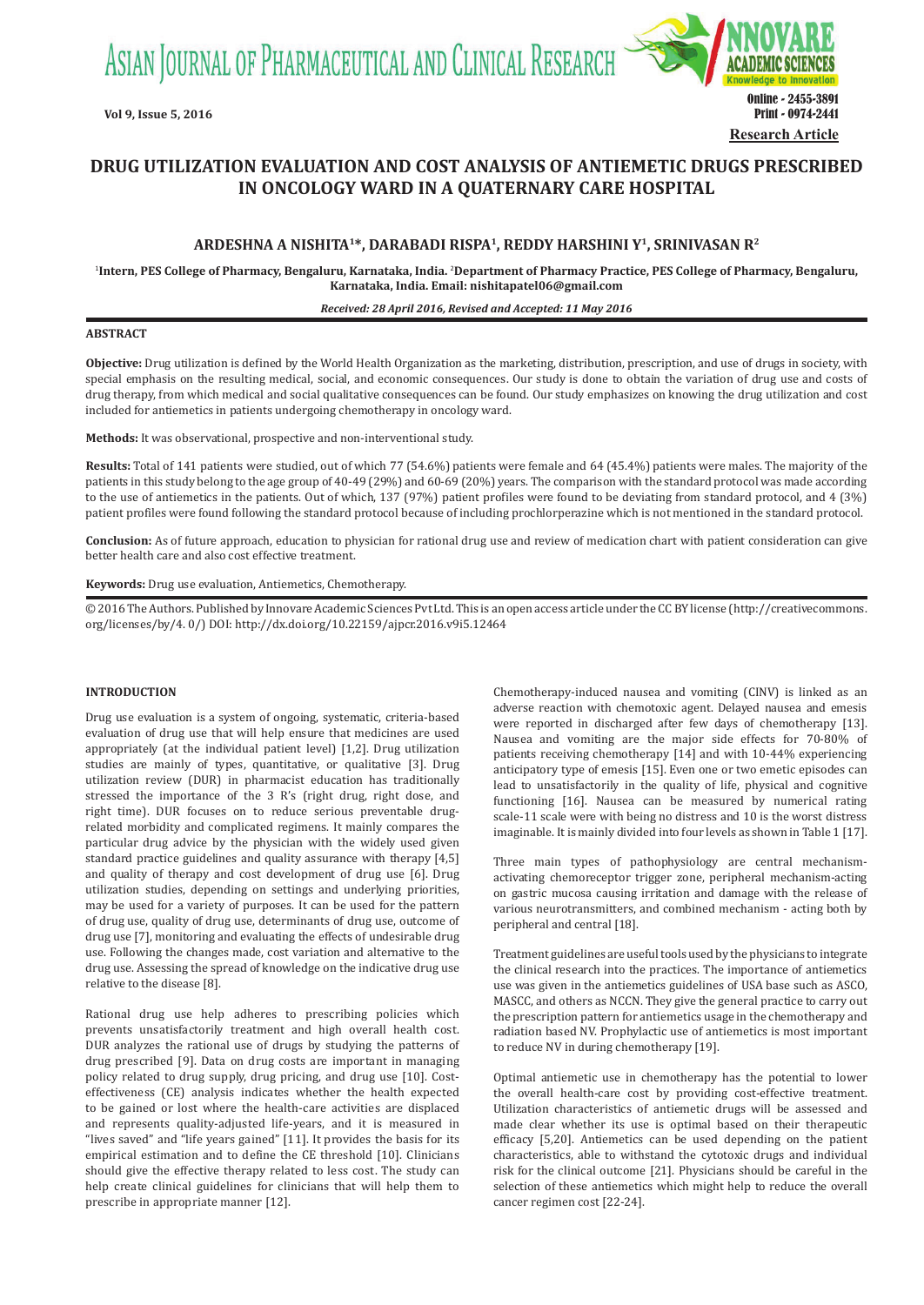|  |  | Table 1: Emetic risk groups |  |  |  |
|--|--|-----------------------------|--|--|--|
|--|--|-----------------------------|--|--|--|

| High     | Risk in nearly all patients (>90%) |
|----------|------------------------------------|
| Moderate | Risk in 30-90% of patients         |
| Low      | Risk in 10-30% of patients         |
| Minimal  | Fewer than 10% at risk             |

The four emetic risk groups of chemotherapeutic drugs (ASCO/MASCC/NCCN) Perugia Guidelines 2004, NCCN Guideline Update 2006

**Table 2: Variables**

| <b>Variables</b> | Cases $(\% )$ |
|------------------|---------------|
| Gender           |               |
| Female           | 77 (54.6)     |
| Male             | 64 (45.39)    |
| Range in years   |               |
| $1 - 9$          | 1(1)          |
| $10 - 19$        | 3(2)          |
| 20-29            | 8 (7)         |
| 30-39            | 24 (17)       |
| $40 - 49$        | 40 (29)       |
| 50-59            | 25(17)        |
| 60-69            | 28(20)        |
| 70-79            | 11(8)         |
| 80-89            | 1(1)          |

# **Impact of antiemetics**

Fosaprepitant and aprepitant acts by sending noxious sensory information to the brain [25-28]. Studies have demonstrated that the addition of an NK1RA to standard antiemetic therapy with corticosteroid (dexamethasone) appears to have a significant effect in controlling cisplatin-induced emesis; in addition, aprepitant regimen was more effective in highly emetogenic chemotherapy (HEC) and moderately emetogenic chemotherapy (MEC) [29-31]. One study has been resulted for recommendation of aprepitant for anthracycline and cyclophosphamide chemotherapy that is due to the emetogenic property of the chemo drugs. In the same study, the triple combination (ondansetron, dexamethasone, and aprepitant) was used in the first 24 hrs of therapy, and then, aprepitant for next 2 days gave a satisfactory result in next 5 days regimen [13].

All three guidelines recommend granisetron 1 mg (0.01 mg/kg) for intravenous (IV), 2 mg orally by MASCC and ASCO, and 1-2 mg orally by NCCN.

ASCO guidelines recommend ondansetron at dose 24 mg (orally) and 8 mg or 0.15 mg/kg (IV). In one of the meta-analysis studies, it stated that high dose (24 mg or 32 mg) of ondansetron was highly effective than low dose (8 mg) ondansetron with cisplatin chemotherapy of HEC [32].

Dexamethasone dose ranges from 8 to 20 mg. The dose of steroid is reduced when Aprepitant/Fosaprepitant is given in the treatment regimen according to Antiemetic Subcommittee of the MASCC [33,34]. It is used for acute and delayed CINV [35]. This was explained in the study of Warr *et al*. [12] in patients receiving MEC.

Metoclopramide is no longer recommended due to its side effects such as sedation, diarrhea, and extrapyramidal symptoms. It is effective when given in combination with steroid for delayed CINV [36]. Cannabinoids such as dronabinol and nabilone are recommended for MEC [37]. It is used in combination with weak antiemetics so that sedation and euphoria can make them imply to the regimen therapy of antiemetics [35]. Benzamides class of drugs is rarely used due to side effects such as sedation, acute dystonic reactions, and akathisia [37]. Butyrophenones group of drugs such as haloperidol also have antiemetic activity by antidopaminergic action, but the efficacy is less as compared to metoclopramide [38,39]. Antihistamines such as diphenhydramine or hydroxyzine in the treatment of CINV have not shown activity [40]. Olanzapine from the class of an antipsychotic drug, with a dose of 2.5-5 mg has antiemetic actions. It mainly acts on multiple receptor sites which controls CINV [41].

# **METHODS**

The study was done at a quaternary care Hospital, Bengaluru. It was a prospective and non-interventional observational study. The study was carried out for a period of 6-month. It includes 141 patients undergoing chemotherapy who are prescribed with antiemetics. IEC was obtained from the institute to carry out this study.

# **Inclusion criteria includes**

- Patients who are prescribed with antiemetics and admitted to chemoward.
- Patients of all age groups were considered.
- All co-morbidity conditions and other conditions, such as obese, smoker, and alcoholics, are included.

# **Exclusion criteria includes**

- Patients who do not receive any antiemetics.
- Pregnant women.

### **Methods**

Those patients, who meet the study criteria, will be enrolled into the study. Relevant data such as demographic details, drug name, dose, route, frequency, duration of therapy, total pills per day, and laboratory data will be collected from medical records of the patient and by patient interview where ever required. Changes to drug therapy if any will be noted on daily basis and documented. Results and cost analysis was done using Microsoft Excel.

# **RESULTS AND DISCUSSION**

ASCO guidelines are the widely used standard protocols for antiemetic drugs to be used in CINV worldwide, and so we have considered this as standard.

Antiemetics for high emetic risk, moderate emetic risk, and low emetic risk are given as per the Table 3.

In our hospital set up, granisetron 1 mg oral is prescribed twice a day for 3 days or once a day for 5 days which results in the same cost for granisetron per each cycle. Ondansetron 8 mg oral is prescribed twice a day for 3 days which results in the lesser cost than granisetron. IV granisetron 3 mg is prescribed once a day per each cycle.

#### **Granisetron use**

In another study, IV granisetron 3 mg was administered to the patient having HEC for the protocols like EC. Around 84% of patients experienced zero or two episodes of emesis and on the 4<sup>th</sup> day the control increased to 90% [43]. Oral ondansetron 8 mg thrice a day has shown zero emesis in 92.3% of patients on the 2<sup>nd</sup> day of chemotherapy with EC schedule [44]. Granisetron 1 mg and 3 mg IV showed the similar rate of complete protection from nausea and vomiting. As recommended by the guidelines of Japan for the reduction of economic burden and medical care expenses, prophylactic administration of granisetron 1 mg may be appropriate for acute CINV in cancer patients [45,46].

#### **Ondansetron use**

In one study, they have stated that ondansetron have the lowest receptor occupancy at the time of administration, in which the occupancy at  $24<sup>th</sup>$  hr was 20% for iv injection, whereas <10% for oral administration; therefore, they have explained that dose of ondansetron that is 4 mg is approved in Japan when compared to other clinical guidelines stating 16-24 mg for oral and 8-12 mg for IV is recommended. It is assumed that  $\rm 5HT_{3}$  receptor occupancy required to produce sufficient antiemetic results at 12<sup>th</sup> hr administration is more than or equal to 70% [47].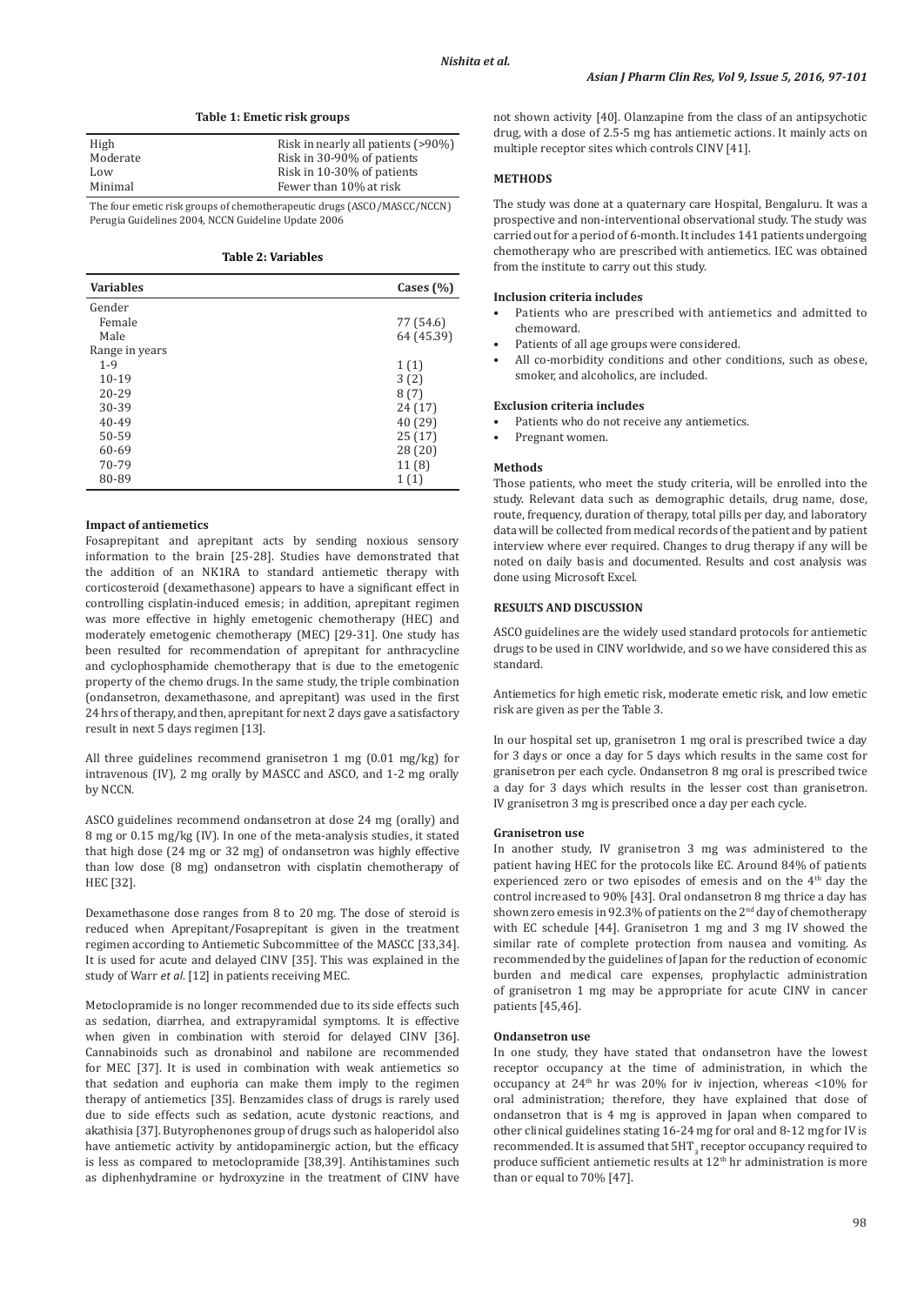**Table 3: Emetic risk of IV antineoplastic agents [42]**

| <b>Emetic</b><br>risk | Agent                                        |                 |
|-----------------------|----------------------------------------------|-----------------|
| High                  | Carmustine                                   | Dactinomycin    |
|                       | Cisplatin                                    | Mechlorethamine |
|                       | Cyclophosphamide - $1,500$ mg/m <sup>2</sup> | Streptozotocin  |
|                       | Dacarbazine                                  |                 |
| Moderate              | Azacitidine                                  | Daunorubicin    |
|                       | Alemtuzumab                                  | Doxorubicin     |
|                       | <b>Bendamustine</b>                          | Epirubicin      |
|                       | Carboplatin                                  | Idarubicin      |
|                       | Clofarabine                                  | Ifosfamide      |
|                       | Cyclophosphamide - 1,500 mg/m <sup>2</sup>   | Irinotecan      |
|                       | Cytarabine - $1,000 \text{ mg/m}^2$          | Oxaliplatin     |
| Low                   | Fluorouracil                                 | Methotrexate    |
|                       | <b>Bortezomib</b>                            | Mitomycin       |
|                       | Cahazitaxel                                  | Mitoxantrone    |
|                       | Catumaxomab                                  | Paclitaxel      |
|                       | Cytarabine - $1,000$ mg/m <sup>2</sup>       | Panitumumah     |
|                       | Docetaxel                                    | Pemetrexed      |
|                       | Doxorubicin HCL liposome                     | Temsirolimus    |
|                       | injection                                    | Topotecan       |
|                       | Etoposide                                    | Trastuzumah     |
|                       | Gemcitabine                                  |                 |
|                       | Ixabepilone                                  |                 |
| Minimal               | 2-chlorodeoxyadenosine                       | Pralatrexate    |
|                       | <b>Bevacizumah</b>                           | Rituximah       |
|                       | Bleomycin                                    | Vinblastine     |
|                       | <b>Busulfan</b>                              | Vincristine     |
|                       | Cetuximab                                    | Vinorelbine     |
|                       | Fludarabine                                  |                 |

#### **Dexamethasone use**

Dexamethasone is prescribed in different doses at different frequencies for the different durations of days depending on the patient condition and severity of cancer. Usually for IV 4 mg, 8 mg, 16 mg, and 20 mg are administered, whereas in oral dosage form 2 mg to 4 mg are widely used. Variation in the cost of dexamethasone use is different for different patients depending on their disease condition. Dexamethasone 8 mg single IV dose is effective as similar to that of 24 mg single IV dose and 8 mg followed by 4 mg orally for 4 times a day [48].

### **Prochlorperazine use**

Prochlorperazine is prescribed with the uniformity of 5 mg thrice a day for 5 days per each cycle which cost about Rs. 61.72. In one study, oral granisetron was more effective than prochlorperazine in preventing nausea and vomiting for up to 48 hrs in MEC. In the group of patients receiving granisetron and prochlorperazine, granisetron had no significant high rate of emesis than compared to prochlorperazine. Nausea and vomiting were not observed at the 48th hr with the patient receiving granisetron than prochlorperazine [49].

#### **Aprepitant use**

Aprepitant is prescribed in a kit containing 3 tablets of 125 mg/80 mg per each cycle which cost about Rs. 1215 for the complete kit. For patient receiving AC schedule, aprepitant regimen was more effective than the controlled regimen of  $5HT_{\overline{3}}$  and corticosteroid in the prevention of CINV [50] with two study groups each with  $5HT_{3}$  and corticosteroid and other with aprepitant alone. The complete response of no emesis was found with aprepitant [51,52]. Addition of aprepitant to the standard antiemetic treatment affords improved prevention for cinv during multiple-day chemotherapy administration [53].

#### **Combination therapy**

In a study combination of oral dexamethasone and oral granisetron gives the high control of emesis about 86%. Results have shown that this combination was effective than high dose of ondansetron and dexamethasone [54]. Therefore, we state that the combination of oral



**Fig. 1: Comparison with standard showing deviation**



**Fig. 2: Risk of emesis depending on chemotoxic agent used**



**Fig. 3: Total cost for antiemetics for complete cycle**

| <b>Risk Category</b>         | Dosing on Day of<br>Chemotherapy                | Dosing on<br>Subsequent Days             |
|------------------------------|-------------------------------------------------|------------------------------------------|
| High emetic risk*            |                                                 |                                          |
| NK <sub>1</sub> antagonist   |                                                 |                                          |
| Aprepitant                   | 125 mg oral                                     | 80 mg oral; days 2<br>and $3$            |
| Fosaprepitant                | 150 mg IV                                       |                                          |
| 5-HT <sub>2</sub> antagonist |                                                 |                                          |
| Granisetron                  | 2 mg oral; 1 mg or 0.01<br>ma/ka IV             |                                          |
| Ondansetron                  | 8 mg oral twice daily; 8<br>mg or 0.15 mg/kg IV |                                          |
| Palonosetron                 | 0.50 mg oral; 0.25 mg IV                        |                                          |
| Dolasetron                   | 100 mg oral ONLY                                |                                          |
| Tropisetron                  | 5 mg oral; 5 mg IV                              |                                          |
| Ramosetron                   | $0.3$ ma IV                                     |                                          |
| Corticosteroidt              |                                                 |                                          |
| Dexamethasone                | 12 mg oral or IV                                | 8 mg oral or IV; days<br>2-3 or days 2-4 |
| Moderate emetic risk‡        |                                                 |                                          |
| 5-HT <sub>2</sub> antagonist |                                                 |                                          |
| Palonosatron                 | 0.50 mg oral; 0.25 mg IV                        |                                          |
| Corticosteroid               |                                                 |                                          |
| Dexamethasone                | 8 mg oral or IV                                 | 8 mg; days 2 and 3                       |
| Low emetic risk              |                                                 |                                          |
| Corticosteroid               |                                                 |                                          |
| Dexamethasone                | 8 mg oral or IV                                 |                                          |

**Fig. 4: Antiemetic dosing by chemotherapy risk category [42]**

dexamethasone and granisetron is more effective than the high dose combination of ondansetron and dexamethasone. Frakes *et al*. studied the combination of oral dosage form of three antiemetics, which are granisetron, prochlorperazine, and dexamethasone, are very effective for acute control of emesis, but sizeable percentage of the patient had late onset of emesis.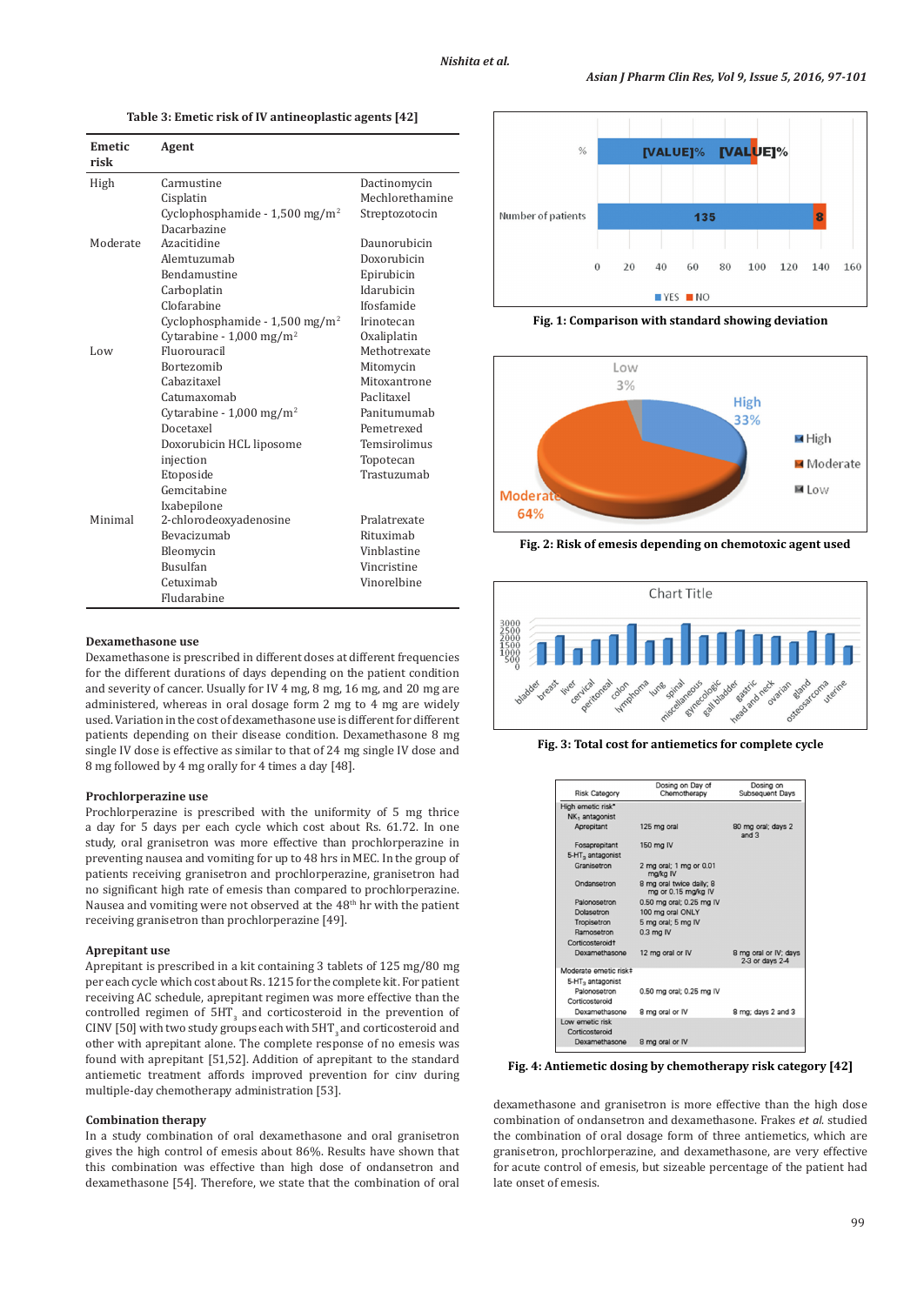## **Cost analysis**

Cost calculation was done for individual different classes of antiemetics in oral and IV dosage forms. Cost analysis of antiemetics was calculated per each cycle and complete cycle. The total number of patients in the study were 141, out of which,  $77$  (54.6%) were female and 64 (45.4%) were male who are undergoing chemotherapy and are prescribed antiemetics. The comparison with the standard protocol was made according to the use of antiemetics in the patients.

Out of which 137 cases were found to be deviating and 4 cases to be not with the percentage of 97% and 3%, respectively. Deviation of cases without considering prochlorperazine was found to be 74% as deviating and 26% as not deviating compared to the results where prochlorperazine was included. The different chemotherapy regimens were compared with the standard protocols and the risk of emesis which categorized as high, moderate, and low were found to be 62%, 33%, and 5%, respectively. Out of 141 patients, HEC contributes to 88 patients out of which 86 (61%) were found to be deviating, and 2 (1.41%) patients were not deviated from the standard protocol. Moderate emetogenic chemotherapy contributes to 46 patients, out of which, 44 (31%) were found to be deviating, and 2 (1.41%) patients were not deviated from the standard protocol. Low emetogenic chemotherapy contributes to 7 (5%) patients. The average cost analysis was done for all different antiemetics used in all the classes of cancer for complete cycles. Among which, the average cost was high for spinal cancer (Rs. 2757.57), colon cancer (Rs. 2729.32), and gallbladder cancer (Rs. 2314.90).

# **CONCLUSION**

In our study, utilization of antiemetic drugs in the chemotherapy undergoing patients was granisetron, dexamethasone, prochlorperazine, lorazepam, and aprepitant. As per ASCO guidelines, 137 (97%) cases, out of total 141 cases, were deviating from the standard protocol for the antiemetics used in CINV.

Our study suggests that oral dosage form of ondansetron 4 mg can be used instead of ondansetron 8 mg which results in CE. IV 8 mg dexamethasone can be prescribed instead of 4 mg dexamethasone which shows better efficacy. We also found that 1 mg granisetron IV is appropriate for acute CINV instead of 3 mg granisetron IV, which reduces the overall health care cost. The use of prochlorperazine in our study is widely used which increases the health-care cost while the granisetron is more effective than prochlorperazine in MEC. Combination of aprepitant with  $5HT_{3}$  and corticosteroid is a good tolerability profile in control and prevention of CINV.

Regular medication chat review by the clinical pharmacist will help reduce the cost of therapy with the appropriate use of drug which inturn helps improving the patient care. In future, approach should be taken to update the knowledge of nurses, pharmacist, and physicians for the rational antiemetic drug use in the oncology ward. All these observations may have important implication for improving prescribing practice by the implementation of standard guidelines, which result can be cost saving and better quality of life.

### **ACKNOWLEGMENTS**

The authors of the article would like to acknowledge PESCP principal, head of the department and BGS global hospital for their support.

# **REFERENCES**

- 1. Biomed. Appraisal of Guidelines for Research and Evaluation in Europe (AGREE) Instrument. 2<sup>nd</sup> Draft, BIOMED Project PL96-3669; 2000.
- 2. Truter I. A review of drug utilization studies and methodologies. Jordan J Pharm Sci 2008;1(2):91-104.
- 3. ASHP. Best Practices for Health-System Pharmacy: Positions and Practice Standards. Bethesda, MD: American Society for Health-System Pharmacists; 1999-2000.
- 4. Fulda TR, Lyles A, Pugh MC, Dale B. Current status of prospective

drug utilization review. J Manage Care Pharm 2004;10(5):433-41.

- 5. Raveh D, Muallem-Zilcha E, Greenberg A, Wiener-Well Y, Schlesinger Y, Yinnon AM. Prospective drug utilization evaluation of three broad-spectrum antimicrobials: Cefepime, piperacillintazobactam and meropenem. QJM 2006;99:397-406.
- 6. Kulkarni MD, Hussaini SA, Padwal SL, Khandelwal PN, Doifode SM, More P. Drug utilization review of anticancer drugs in cancer outpatient department of the Government Medical College, Aurangabad. Int J Basic Clin Pharmacol 2014;3(5):879-83.
- 7. Siddiqua A, Jfar H, Tabassum N, Firdous S, Tabassum K. Drug utilization evaluation of anticancer drugs. Am J PharmTech Res 2014;4(3):690-702.
- 8. Cheekavolu C, Pathapati RM, Babasaheb Laxmansingh K, Saginela SK, Makineedi VP, Siddalingappa, *et al.* Evaluation of drug utilization patterns during initial treatment in the emergency room: A retroprospective pharmacoepidemiological Study. ISRN Pharmacol 2011;2011:261585.
- 9. Truter I, Kotze TJ. Adrug utilisation study investigating prescribed daily doses ofhypolipidaemic agents: S Afr Med J 1996;86(11):1397-401.
- 10. Robinson R. Cost-effectiveness analysis. BMJ 1993;307:793-5.
- 11. Lutchman D. Pharmacoeconomics and the clinician: A South African perspective. S Afr Fam Pract 2011;53:92.
- 12. Warr DG, Hesketh PJ, Gralla RJ, Muss HB, Herrstedt J, Eisenberg PD, *et al.* Efficacy and tolerability of aprepitant for the prevention of chemotherapy-induced nausea and vomiting in patients with breast cancer after moderately emetogenic chemotherapy. J Clin Oncol 2005;23:2822-30.
- 13. Gündüz E, Gülbas Z. Supportive care in hemato-oncology: A review in light of the latest guidelines. Turk J Haematol 2012;29:1-9.
- Navari MR. Overview of the updated antiemetic guidelines for chemotherapy-induced nausea and vomiting. Commun Oncol 2007;4 Suppl 1:3-11.
- 15. Ondansetron versus metoclopramide, both combined with dexamethasone, in the prevention of cisplatin-induced delayed emesis. The Italian Group for Antiemetic Research. J Clin Oncol 1997;15:124-30.
- 16. Donnerer J, editor. The emetic reflex arc. Antimetic Therapy. Basel, Switzerland: S. Karger AG; 2003. p. 1-10.
- 17. Berger AM, Clark-Snow RA. In: Cancer: Principles and Practice of Oncology. Philadelphia, PA: Lippincott Williams & Wilkins; 2001.
- 18. Schnell FM. Chemotherapy-induced nausea and vomiting: The importance of acute antiemetic control. Oncologist 2003;8:187-98.
- 19. Samilski JA, Lau TT, Elbe DH, Aulakh AK, Lun EM. Drug use evaluation of moxifloxacin (avelox) using a hand-held electronic device at a canadian teaching hospital. P T 2012;37:291-9.
- 20. Doherty KM. Closing the gap in prophylactic antiemetic therapy: Patient factors in calculating the emetogenic potential of chemotherapy. Clin J Oncol Nurs 1999;3:113-9.
- 21. Plosker GL, Milne RJ. Ondansetron: A pharmacoeconomic and qualityof-life evaluation of its antiemetic activity in patients receiving cancer chemotherapy. Pharmacoeconomics 1992;2:285-304.
- 22. Weeks JC. Special issues that arise in applying techniques of economic analysis to evaluation of cancer therapies. Monogr Nat Inst1995;19:11-2.
- 23. Aapro MS. Costs and benefits of antiemetic therapy. Support Care Cancer 1994;2:304-6.
- 24. DeVane CL. Substance P: A new era, a new role. Pharmacotherapy  $2001:21:1061-9$
- 25. Hargreaves R. Imaging substance P receptors (NK1) in the living human brain using positron emission tomography. J Clin Psychiatry 2002;63 Suppl 11:18-24.
- 26. Saria A. The tachykinin NK1 receptor in the brain: Pharmacology and putative functions. Eur J Pharmacol 1999;375(1-3):51-60.
- 27. Hesketh PJ. Potential role of the NK1 receptor antagonists in chemotherapy-induced nausea and vomiting. Support Care Cancer 2001;9:350-4.
- 28. Hesketh PJ, Grunberg SM, Gralla RJ, Warr DG, Roila F, de Wit R, *et al.* The oral neurokinin-1 antagonist aprepitant for the prevention of chemotherapy-induced nausea and vomiting: A multinational, randomized, double-blind, placebo-controlled trial in patients receiving high-dose cisplatin – The Aprepitant Protocol 052 Study Group. J Clin Oncol 2003;21:4112-9.
- 29. Poli-Bigelli S, Rodrigues-Pereira J, Carides AD, Julie Ma G, Eldridge K, Hipple A, *et al.* Addition of the neurokinin 1 receptor antagonist aprepitant to standard antiemetic therapy improves control of chemotherapy-induced nausea and vomiting. Results from a randomized, double-blind, placebo-controlled trial in Latin America. Cancer 2003;97:3090-8.